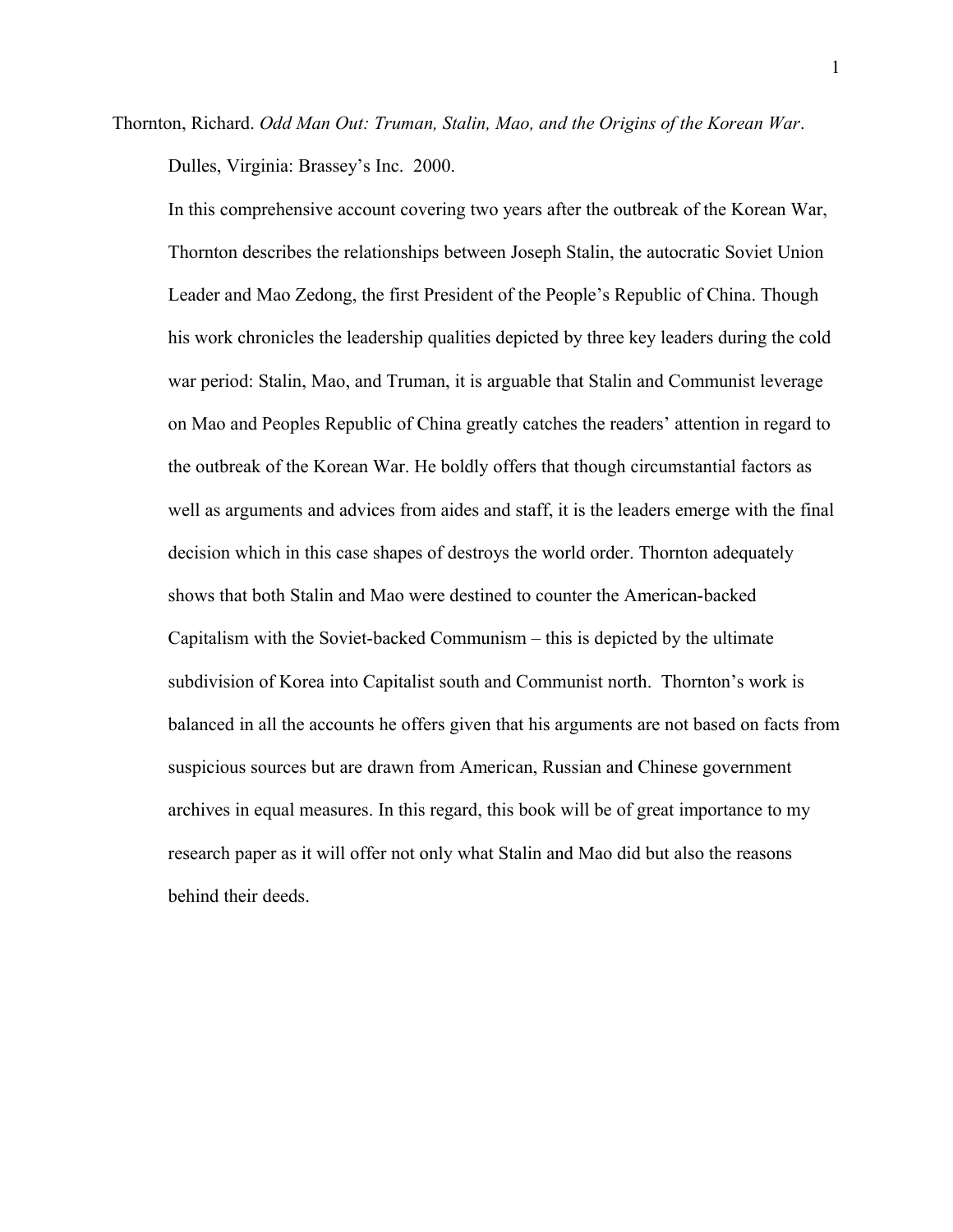Gaiduk, Ilya. *Confronting Vietnam: Soviet Policy toward the Indochina Conflict, 1954-1963*. Washington, D.C.: Stanford University Press, 2003.

Gaiduk offers critical Cold War information particularly regarding the communism (Russian and Chinese) input. In tackling this, he puts two men on the spotlight, Stalin and Mao. In this end, he uses information gathered from the Central Committee of the Communist Party archives in Straya Ploschad. He bases his work from the Stalin Collection, a rich archive, from where he draws first-hand information regarding the Russian foreign policy towards the Indochina conflict as well as on Vietnam question. The work covers the period after the Geneva Conference of 1954 and of course the French war. In this regard, it offers a consistent analysis of the course of the Indochina war, its causes and most importantly its implications on the Communism-Capitalism relationship.

Ulam, Adam. *Stalin: The Man and His Era.* London & New York: Tauris Parke Paperbacks, 2007.

In his arguments, Ulam makes it very clear that for Stalin, a united Soviet Union under the auspices of Communism was the biggest dream ever. Perhaps this explains the reasons as to why even after his death back in 1953 it took almost four decades for the Union to break. The secret behind his power could even be cracked by his successors some of whom attempted to bring the Union into fall but failed. Strikingly, Ulam presents Stalin as a mysterious leader who sent countless men to their death in attempts to hold together the Union. In doing this, he juxtaposes his style to that of his predecessor, Lenin in great detail that. Ulam draws the content of his work from acknowledged history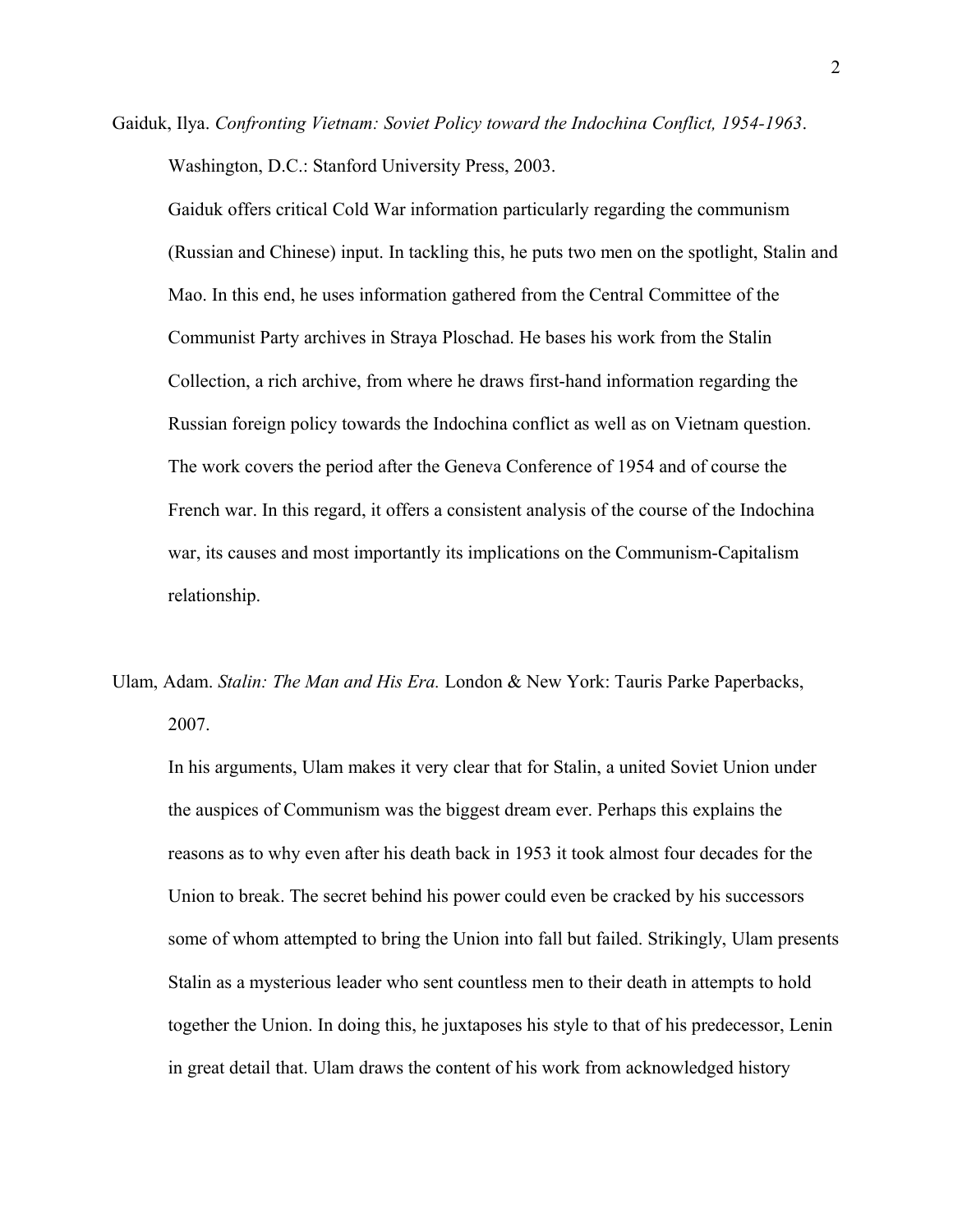professors such as Edward Keenan and Leonard Schapiro as well as from a rich bank of other research fellows. Most importantly, the book draws from the rich historical sources chronicling the life and times of Stalin. This book will serve a great cause in the overall preparation of the actual research paper given its rich analytical historical events.

Pollock, Ethan. *Stalin and the Soviet Science Wars*. Princeton N.J.: Princeton University Press, 2006.

Pollock carries out an intensive analysis of many of Stalin's scientific briefings and speeches. In doing this, Pollock gives a basic account of Stalin's political ideologies, his leverage in the World War II, his post-war leadership schemes and most importantly his attempts to form a strong link between the Unions political might and intellectual acumen. The book describes Stalin as a focused and intelligent leader who sought to compel the Unions bright brains into venturing in nationalistic causes such as the manufacture of the first Soviet made nuclear bomb. In doing this, Pollock relies on a wide range of primary sources accessed from the Russian archives. He also relies on several books and articles discussing Russian science as well as Stalinism ideologies. This mixture of primary and secondary sources makes the book's arguments strong. No doubt these arguments provide a suitable reference for drawing inferences regarding Stalinism and its impacts in the spread of Communism.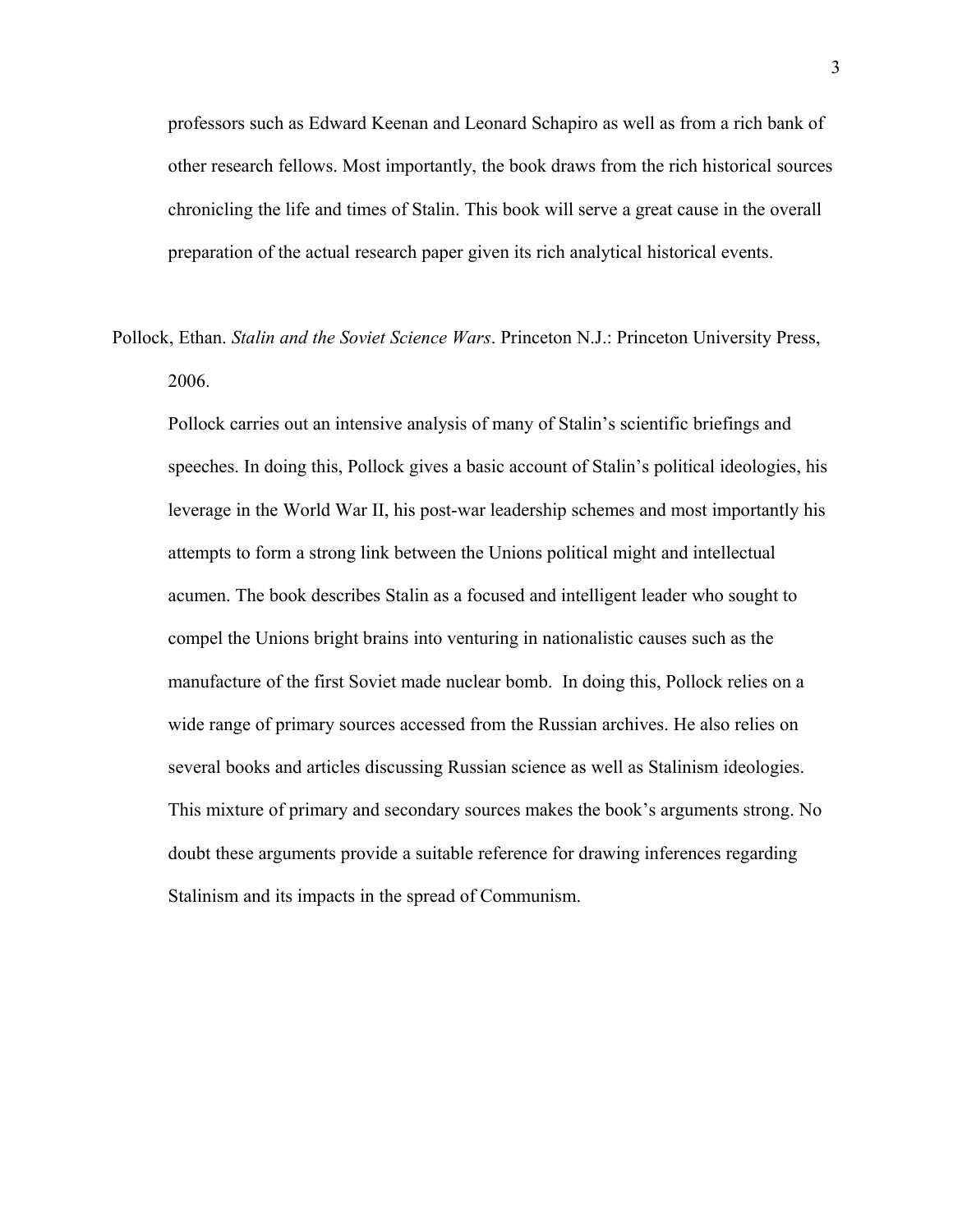Rosefielde, Steven. "Stalinism in Post-communist Perspective: New evidence on Killings, Forced Labor and Economic Growth in the 1930s." *Europe-Asia Studies* 48, no. 6 (1996): 959-987.

He adopts an analytical tone in dissecting opposing paradigms regarding Stalinism and the fall of communism. Adopting an unbiased approach, he shows that both sides of Stalin, as a cruel and power thirsty leader who subjected all manner of brutality to minority communities, particularly the Kulaks and as a strategist who turned around the Soviet economic capacity. This piece of work is to a great extent very useful given the unbiased tone as well as its comparative tone that draws in equal measures the dark and bright sides of Stalin. Most importantly, the work is based on post-communism accounts, making its assertions unbiased and hence highly reliable in drawing an impartial account of Stalin leadership vis-à-vis the circumstances of the communism era. In achieving this, the article consults a wide range of literary and documentary works written during the communism as well as post-communism era. No doubt, the input of this work in the overall presentation of arguments regarding the research topic is indispensable.

Quinn-Judge, Sophie. *Ho Chi Minh: The Missing Years, 1919-1941*. London: C. Hurst & Co. Publishers, 2003.

This book provides a detailed analysis of the early leadership years of Ho Chi Minh as a political activist and a nationalist attempting to dismantle the French leadership in Vietnam. To achieve this, Quinn-Judge makes great use of French archival documents which includes intelligence documents kept by the Service de Protection du Corps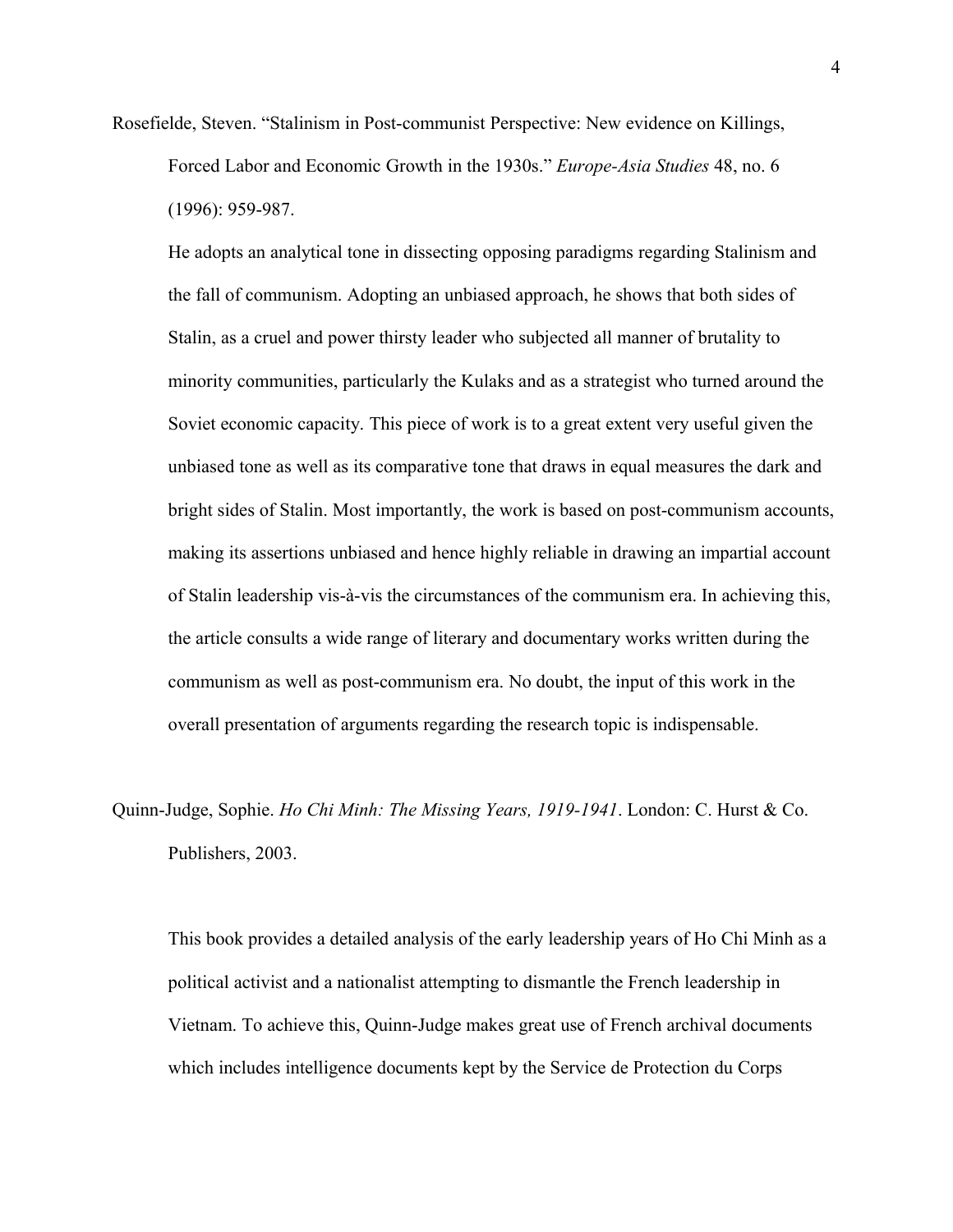Expeditionaire (SPCE) to draw out some of the earlier convictions of Ho Chi Minh. Facts drawn from these sources are juxtaposed with those drawn from key debates and documents detailing the Comintern policy. Most importantly, the author of this book adopts a "top-down" analysis on Ho Chi Minh early leadership ideologies as a young French Communist Party member. His work covers, the period beginning from the time the Comintern made its first incursions among the French colonies, particularly Vietnam in the years between 1928 and 1935. These apparently are the years which Ho Chi Minh made the greatest impacts as nationalist leader.

Tin, Bui, Stowe, Judy, & Van, Do. *Following Ho Chi Minh: The Memoirs of a North Vietnamese Colonel*. London: C. Hurst & Co. Publishers, 1995.

This book offers an extensive account of Ho Chi Minh leadership during a time when he successfully steered the Vietnamese Communist led nationalist party was at its peak in terms of its influence on the Vietnamese. Ho Chi Minh successfully delivered the Vietnamese from French domination using the Communist ideologies and went ahead to wage war against American led incursion in the country to counter the spread of Communism. The author himself being one of the men actively involved in this war offers first hand information that cannot be equaled. Basically, he describes Ho Chi Minh as an avid schemer whose followership was made up of Vietnamese of all walks courtesy of his political and military credentials that were given substance by strong Communism ideologies. No doubt, this work forms the most reliable source of reference in the actual research paper given its first-hand information.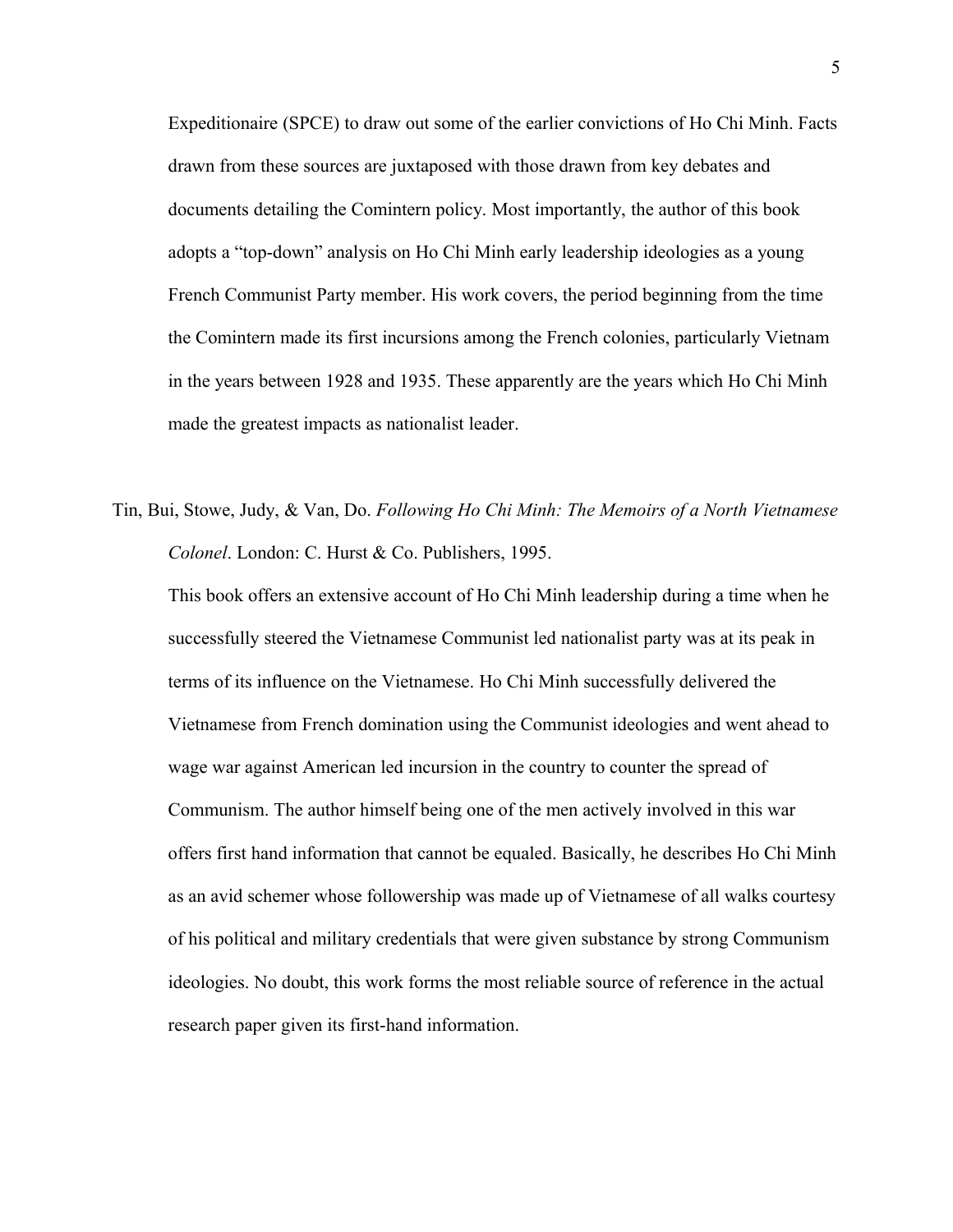Jian, Chen. "Sino-soviet Alliance and China's Entry into the Korean War. Working Paper No. 1. Edited by Ostermann, Christian." Presentation at the Michigan State University on Cold War International History Project's Workshop on Chinese Foreign Policy, Michigan, October 31- November 1, 1992.

This series article describes the People's Republic of China (PRC) alliance with the Soviet Union in 1950, an alliance that is billed as a precursor to the Korean War which China entered as a direct reaction to the American incursion in the North Korea. To achieve this, the article utilizes Chinese government archive sources. The article finds that the Mao-led CPP specifically allied itself to the Stalin-led Soviet Union as a show of good will to forging international peace with nation states that recognized the existence of the People's Republic of China (PRC) as an equal partner particularly in the upholding of the rights of the majority proletariats, which Mao belonged to. In this regard, Mao and PRC recognized Stalin and Communism as the only way to uphold these ambitions. On the other hand, Mao perceived the American-backed Capitalism as bourgeoisie and oppressive to the proletariats. This article provides an unbiased account that can be used to analyze Mao and Stalin leadership ideologies.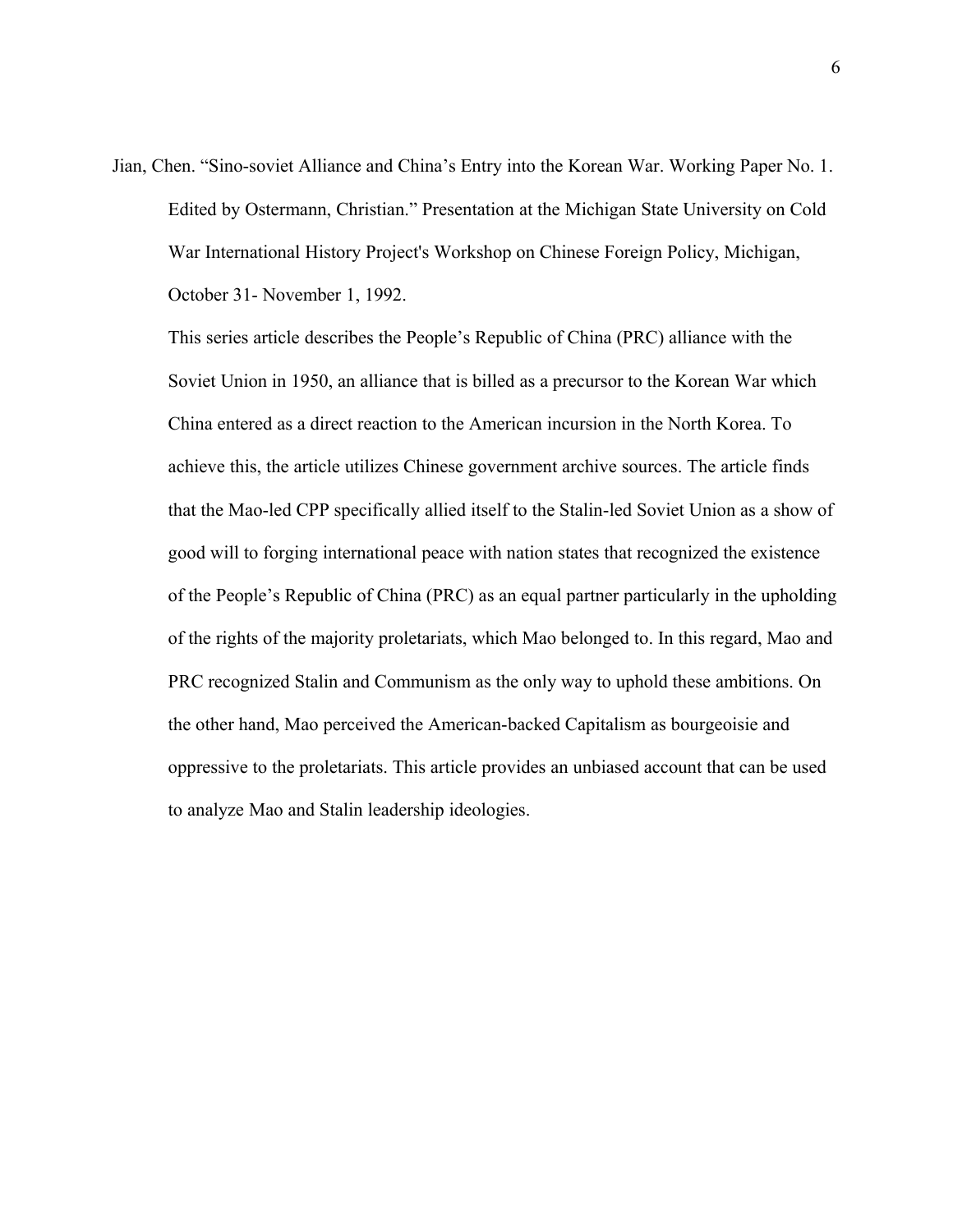Zedong, Mao "On the People's Democratic Dictatorship," 30 June 1949, *Mao Zedong xuanji* (Selected Works on Mao Zedong, hereafter cited as *SW*), Beijing: The People's Press, 1965, IV, 1477.

Upon his conviction on the strength of Communism and the bourgeoisie nature of the Capitalism, Mao was determined to liberate the PRC. This work presents a detailed account of these convictions and the plan of action which heavily relied on mutual collaboration with like-minded nations and leaders particularly the Soviet and Stalin as well as the protection of small nations from the Capitalism York. Basically, this work draws its content from Chinese as well as Russian government archives as well as from other sources written during or after this time in history. Moreover, the article depicts Mao as a self-pronounced enemy of America and Capitalism ready to enter into war at the slightest provocation. This article is no doubt an important reference material for this research paper as it provides authentic excerpts from speeches made by Mao particularly the lean-to-one side speech that formally declared his stand.

## Roberts, Priscilla Mary (Ed.). *Behind the Bamboo Curtain: China, Vietnam, and the World Beyond Asia*. Stanford: Stanford University Press, 2006.

Roberts, ventures behind the Bamboo Curtain to illuminates what took place for a period spanning a whole decade in Vietnam where the US forces were busy trying to curtail the Communism growth in the predominantly Soviet stronghold. This book describes the People's Republic of China as well the Vietnam led by Ho Chi Minh efforts to entrench Communism in a bid to shake off Capitalism which they perceived as oppressive to the proletariats. In essence the book describes the Russian input in this decade long conflict